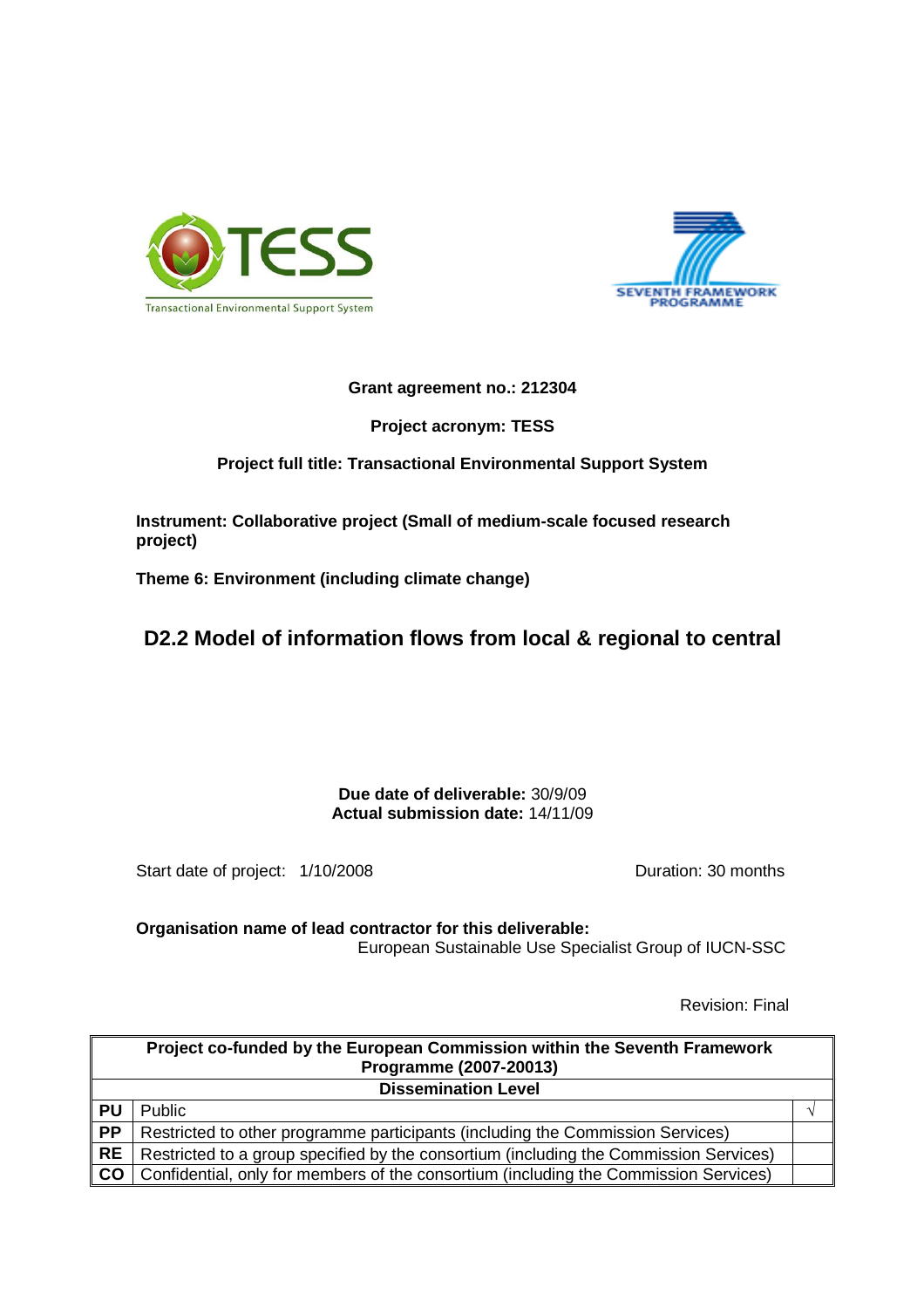# **REVISION CONTROL**

| Deliverable number    | D <sub>2</sub> .2                                                |
|-----------------------|------------------------------------------------------------------|
| Deliverable name      | Model of information flows from local<br>and regional to central |
| <b>WP</b> number      | າ                                                                |
| <b>WP responsible</b> | 7 (ESUSG)                                                        |

| <b>EDITION</b> | <b>DATE</b> | <b>PAGES</b> | <b>COMMENTARY</b> | <b>AUTHOR</b>                       |
|----------------|-------------|--------------|-------------------|-------------------------------------|
| Final          | 9/11/2009   | 17           |                   | Sharp, RJA, Ewald,<br>J, Kenward RE |
|                |             |              |                   |                                     |
|                |             |              |                   |                                     |
|                |             |              |                   |                                     |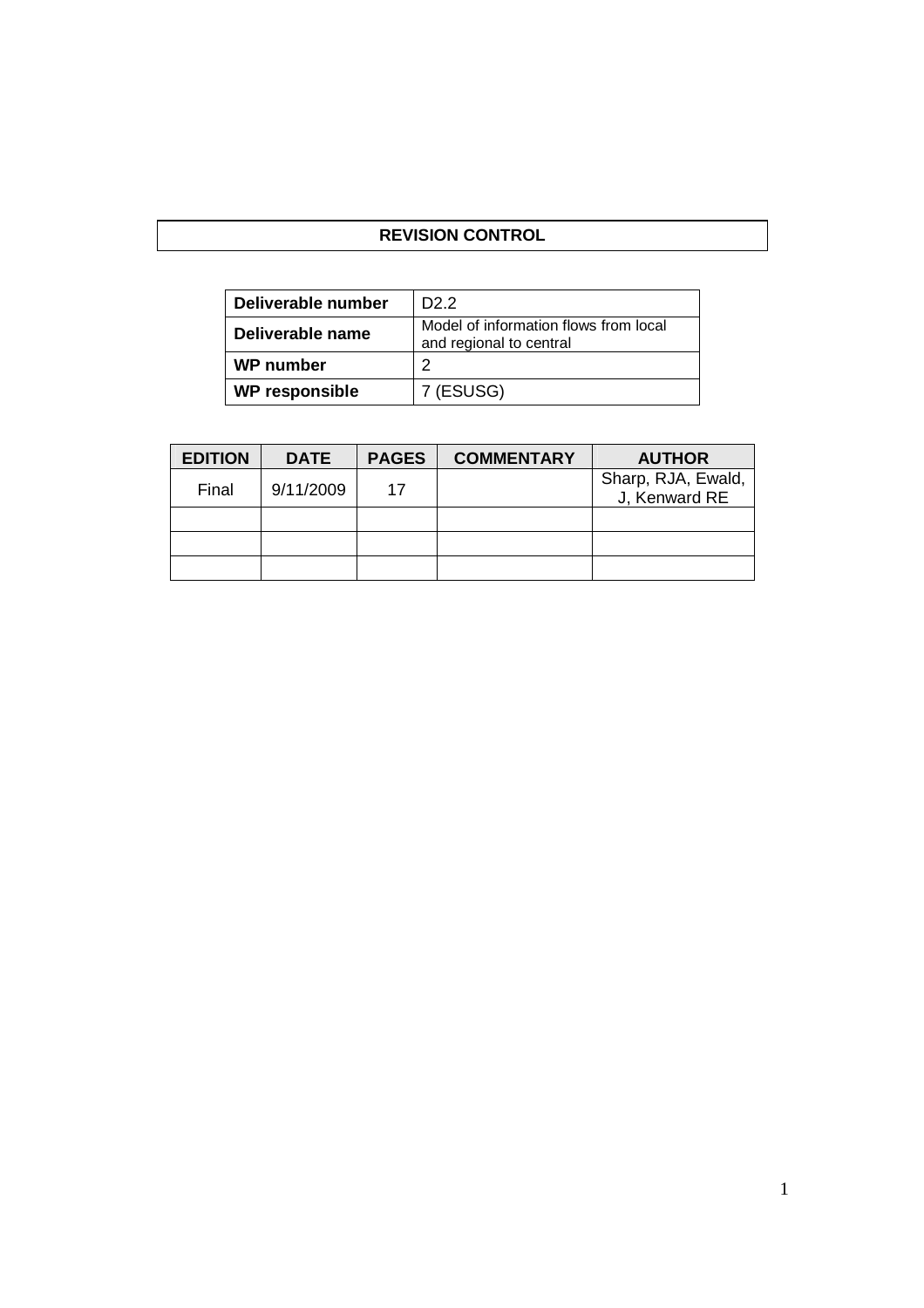# **Table of contents**

| 3. Conclusions from modeling information flows for central policy13 |  |
|---------------------------------------------------------------------|--|
|                                                                     |  |
|                                                                     |  |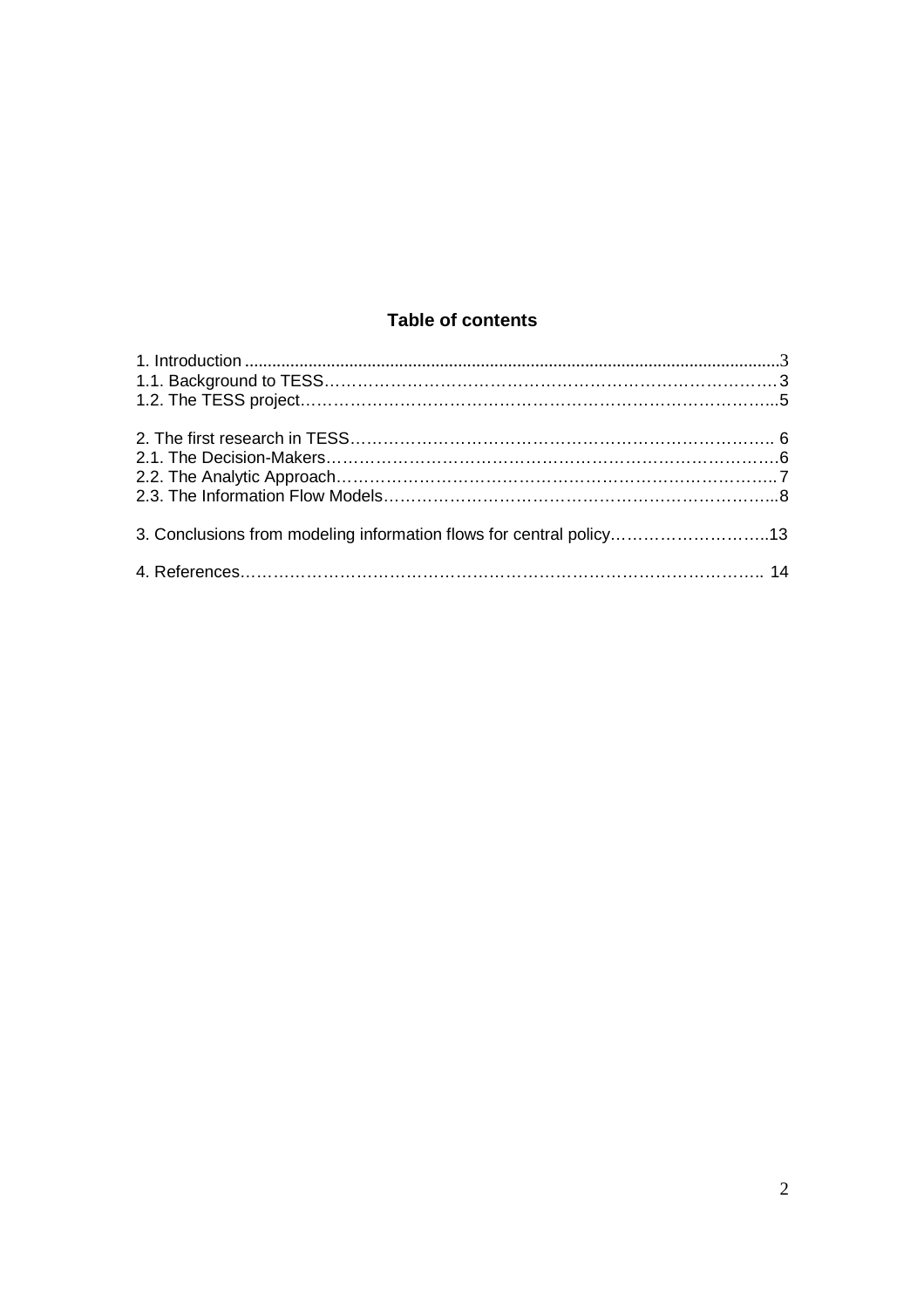# **1. Introduction**

This is one of the first three public reports from the FP-7 project #212304 to design a Transactional Environment Support System (TESS). It will explain what TESS the project is about and how a "Model of information flows from local & regional to central" contributes to its aims. There will be provisional conclusions, from the material in this report, which confirm earlier work in the UK and are fundamental for the design process. The report should be read alongside reports D3.2, "Model of the local decision making process" and D3.3, "Central and local information for decision making requirements", which like it, derive mainly from preliminary enquiries made in a selection of partner countries during the first ten months of the project.

# **1.1. Background to TESS**

TESS is not merely about studying environmental information. It is about creating a decision support system to help humanity improve its environment, starting in Europe. The need for humans to protect desirable species and their habitats has been recognised in protection laws for more than a millennium in some nations (Gadgil & Guha1992, Bagader et al. 1994), and probably in local community taboos for much longer. In the modern era conservation supported by legislative and management measures began in the  $19<sup>th</sup>$  century as a national initiative but rapidly became internationalised in the  $20<sup>th</sup>$  century (Adams 2004). most notably in the form of the Convention on Trade in Endangered Species (1975), the Bern Convention for the Conservation of European Wildlife and Natural Habitats (1979), the Convention on Migratory Species (1979) and the Convention on Biological Diversity (CBD, 1992).

Some 17% of the land area of the EU is now designated as part of Natura 2000, which started life as the Bern Convention's Emerald Network. The EU has also introduced Directives for Environmental Impact Assessment (EIA) of defined projects, complemented by Strategic Environmental Assessment (SEA) of plans and programmes having a significant effect on the environment. Under the CBD, Biodiversity Action Plans at EU and national level have been instigated. Yet severe biodiversity decline continues at local level across Europe (Thomas et al. 2004) and will not be halted by the 2010 target date (Dimas 2009).

The current problem is not lack of protection from deliberate persecution or overexploitation (except in the case of some marine fisheries), but of change in land-use outside protected areas. Farmed and forested ecosystems are being managed intensively for provisioning services that are provided by narrow numbers of species and genomes (e.g. Pain & Pienkowski 1997, Pretty 2001). Species vanish as natural colonisation across fragments cannot keep pace with loss of local wildlife-rich marginal habitats, the diversity of cultivated habitats declines and even amenity areas and gardens suffer from tidying by efficient machines adhering to uniform sets of advice from the mass-media. The provisioning services of ecosystems for humans are enhanced, but often at a cost of damaging the regulating and supporting services of those ecosystems (MEA 2005). The cultural value of those ecosystems has also declined with the biodiversity, which formerly offered people greater opportunity for hunting and fishing, as well as flowers, fruits and fungi to gather or simply a richness of animals and plants to admire. In landscapes devoid of biodiversity, people lose interest in the natural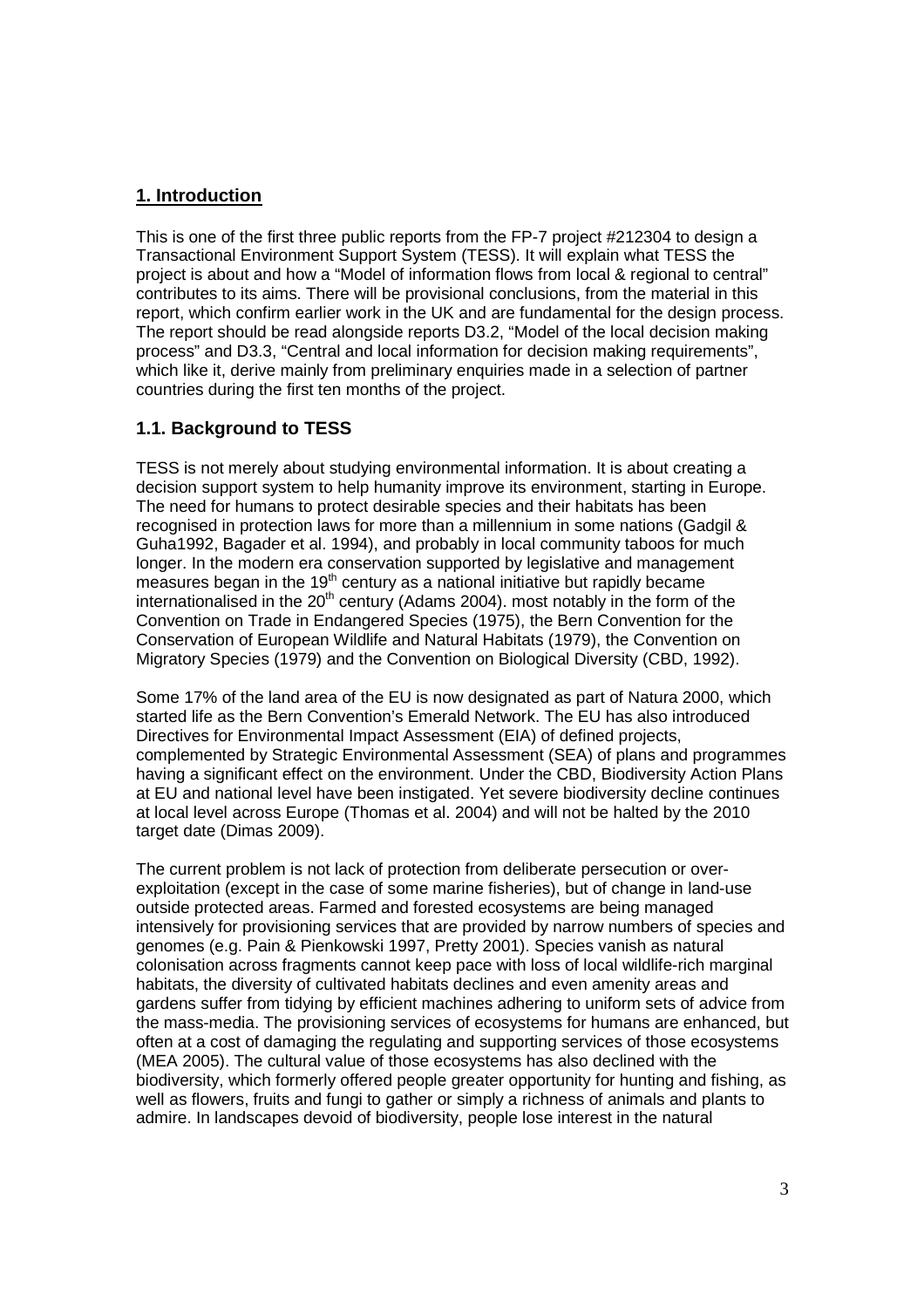environment, as shown by fewer people engaging in wildlife-related activities in the most urbanised parts of Europe (Kenward & Sharp 2008), fewer in Europe than in the more rural USA, and as time progresses fewer in both these large developed areas (Martinez et al. 2002, USDI, FWS & USDC 2007).

The loss of interest in nature may also be detrimental to human survival. Well-informed people in democratic governments may wish to make environmentally beneficial decisions, but electoral support for increases in state expenditure and the taxes to enable them is now very difficult to obtain (even for supposed essentials such as health, education and defence). Human survival needs more people to care about their environment, and not merely to protect it as conservation requires positive actions too.

Studies across Europe have shown how relatively small changes in cultivation practices can often have major benefits for biodiversity with relatively little reduction in production, and sometimes even benefits through reducing pest damage (Boatman & Sotherton 1988, Reimoser & Reimoser 1997, Newton 2004). The EU has moved the budget that supports the Common Agricultural Policy, currently some €55 Billion annually, towards maintaining the supporting and regulating services of ecosystems, though the original plan to allocate 20% of the funds to Pillar 2 (rural development) was modified to 12%. Moreover compulsory set-aside, well known for its positive environmental side-effects, was recently abolished thus giving the green light to more intensive farming. There is also private spending of more than €40 Billion annually on hunting, fishing and watching wildlife, equivalent to more than €200 per hectare of cultivated land (Kenward et al. 2009a,b). Thus there is funding available to manage land in ways that support more biodiversity, even though it may be under pressure. Enhanced biodiversity would support more cultural ecosystem services whose beneficiaries engage most frequently in other environmentally-friendly actions (Peyton et al. 1995, Ericsson & Heberlein 2002) and are most likely to help build support for governments that make biosphere-friendly decisions.

However, the management of land to optimise income from a high diversity of uses is more complex than either protecting it or maintaining intensive cropping. Adaptive management (Holling 1978, Walters 1986), which involves regular monitoring of results from science-based management, is an approach identified by ecologists for some three decades. Science-based management typically involves predictive modelling and then testing of outcomes by monitoring, as is the basis of work on climate change. In both cases the modelling is spatially specific, requiring maps. The most accurate models for species populations are individual based (Sutherland 1996, Goss-Custard & Sutherland1996), but to model a community of species from large to small also requires fine-scale mapping. Predicting the effects of use requires socio-economic inputs too, which has been done for relatively focussed systems such as grouse-moors (e.g. Redpath et al. 2004) but is even more challenging for multi-use farmland and forests.

The efficacy of adaptive management, which is fundamental to the CBD's Principles of an Ecosystem Approach (2000) and Addis Ababa Principles and Guidelines for Sustainable Use (2004), was shown in the TESS team's previous project on Governance & Ecosystem Management for Conservation of Biodiversity (Manos & Papathanasiou 2008). GEMCONBIO found that quality of ecosystem services, sustainability and biodiversity in local areas and wildlife-related activities was positively linked to adaptive management promoted in association with external knowledge leadership (Karacsonyi et al. 2008). The challenge of TESS is to build a system that is so effective in helping local communities to manage their land adaptively that it incentivises them to enhance the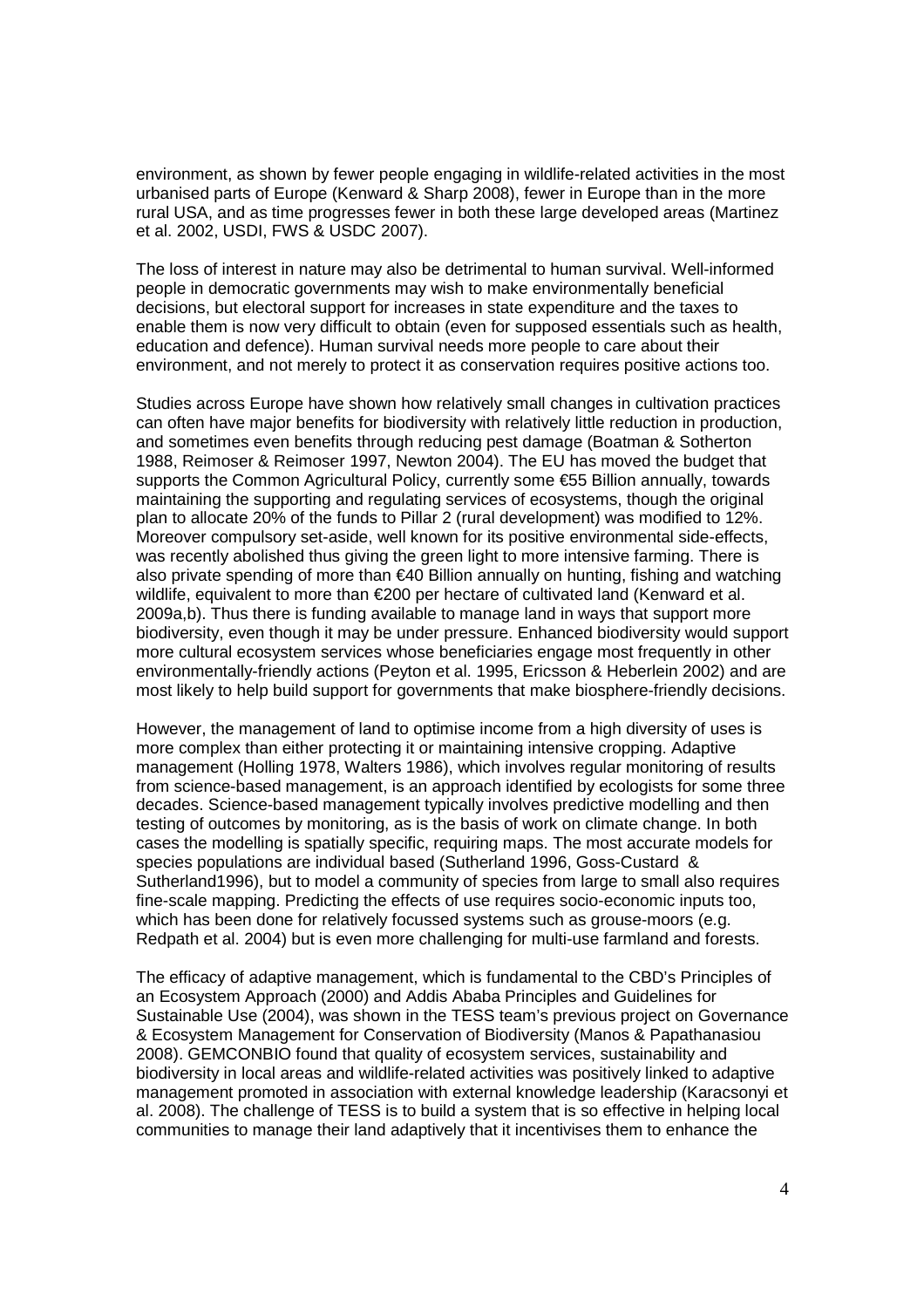quality of their monitoring to the point where it can contribute information to central policy and decision making, where current indicators are underdeveloped and underinvested (Walpole et al. 2009). This would be akin to the community-central cooperation now recommended for conservation (Ostrom et al. 1999, Berkes 2007). It would give scope to go beyond protection, which merely seeks to halt biodiversity loss, by emulating the success of projects that have reversed loss and restored ecosystem services (Benayas et al. 2009). It would solve the problem identified by Pimm et al. (2001) that "Paradoxically we are not limited by lack of knowledge but failure to synthesis and distribute what we know." It could also, through promoting citizen-science for the environment, enhance understanding and support for necessary policies to combat climate change.

#### **1.2. The TESS project**

TESS aims to assist the integration of information about biodiversity and related environmental matters from the local level into planning and land-use decisions. At the same time it aims to encourage local people to collect such information in order to maintain and restore biodiversity ecosystem services. To achieve these aims, a decision support system will be designed to exchange information required in environmental assessments at all levels for information that benefits local recreation and livelihoods.

Thus, a particular objective is to identify areas where governance, including consultation processes, and future provision of information, could best support not only governmentbased policy but also local decision-making that benefit both the environment and livelihoods. When people benefit from something, there is scope for a transaction, in this case the transmission of information between local and central governments and local stakeholders. In order for government at any level to require complex assessments to develop and implement policy (e.g. through SEAs), they need to integrate environmental outcomes of local decisions on development subject to EIA, on other land-use planning, or on the myriad daily decisions of those who manage land or species. In order for individuals to make small scale assessments and enlightened decisions, they need complex knowledge that government can provide to local communities. This two-way interaction is the basis for a Transactional Environment Support System (TESS).

To design such a TESS, it is important to understand flows of information, especially to: 1. Identify the information needs of policy makers and how this information is obtained. 2. Identify information needs for decision making at more local levels.

Thus, the first two scientific Work Packages of the TESS project (guided by an Administrative Work Package that runs throughout the project) were Work Package 2, on the Central Policy Environment, and WP3 on the Local Environment. As indicated by their names, WP2 directed its enquiries towards governance for policy development, whereas WP3 focussed more on information for local decision-making. The objectives of WP2 were to identify information needs of governments across Europe for SEA, EIA and other areas of biodiversity conservation and sustainable development, and to determine how that information is obtained. The objectives of WP3 were to identify information needs of local government for EIA, of local communities for managing their environment and of individuals for land management decisions and to determine how that information is obtained.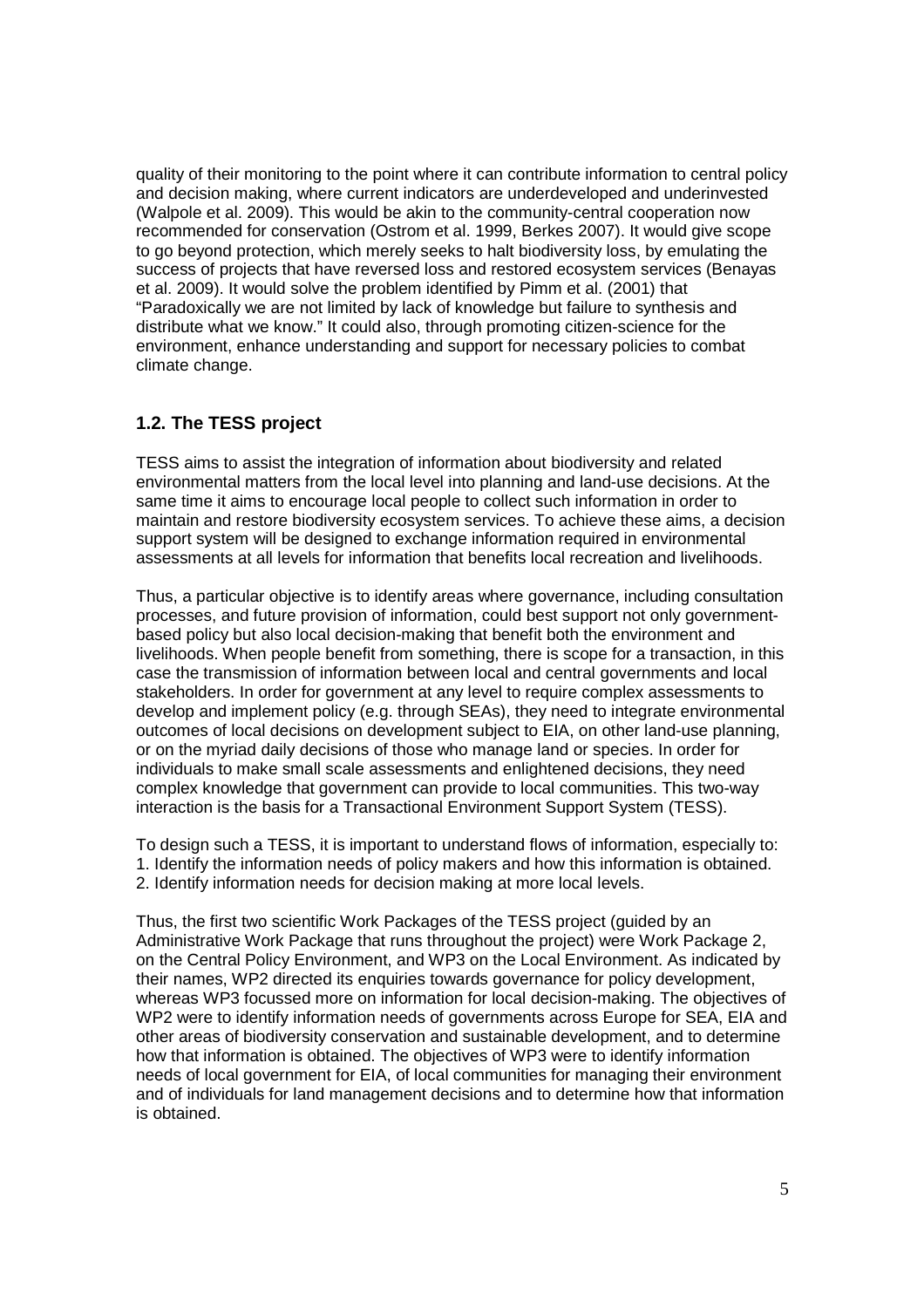As explained above this D2.2 report, "Model of information flows from local & regional to central" is the first in a trio from both Work Packages, and must be considered together with D3.2 (Model of the local decision making process) and D3.3 (Synthesis report: Central and local information flows and decision making requirements). These reports provide conceptual models on information flows, which use data from the research to help visualise where information generation and use for environmental decision-making is currently most important.

# **2. The first research in TESS**

There are many sorts of environmental decisions, made by different parts of society, as indicated in D3.3 Section 2 (in future referred to as D3.3.2). There are also many sorts of information used in them, as indicated in D3.3.3. Much of this information is still on paper, and much still resides as "local knowledge" and will be lost unless recorded in a permanent and readily accessible form. TESS needs to be able to handle all such data in a way that encourages its transfer to digital format. Land-managers and science fieldworkers, need not face the prospect that the knowledge they have acquired will eventually dissipate. Instead it can be used to benefit their work area and the biosphere and humanity living there.

To produce a system capable of handling such information, we need to be able to handle a variety of digital information, and we need to be able to deliver it to those who need it in a way that is easy for them to use. It will take many years to build a system that can predict a large range of environmental contingencies, and continuing human development will require constant updating of the system as well as the information in it.

However, in order to design a system that will be sufficiently attractive to fund its continued development the initial design needs to prioritise among many possible capabilities. This is to be done by attempting not only to identify where current issues already create high information flows, but also by predicting which nascent flows could develop quickly. This is the purpose of the local case study projects in WP5. It is also important to identify and provide support for best governance practises. This identification started in GEMCONBIO and continues in WP5, through pan-European survey at national and local level by questionnaires, but also in local projects that bring in a little "learning through doing" from interactions with local communities.

To start the design process, this first report:

- 1. Outlines the main actors in decision-making
- 2. Explains the way we are using conceptual models to assess information flows
- 3. Considers the information flows which occur for the high-level decisions
- 4. Draws conclusions for the further development of TESS

#### **2.1. The Decision-Makers**

D3.3.2 is constructed on the basis that environmental decisions may be broadly divided into two types. Formal decisions are based on statutory processes and reflect adopted policy . Some of the policy originates in the governance machinery of the European Union as Directives (e.g. on EIA and SEA) which are then implemented through national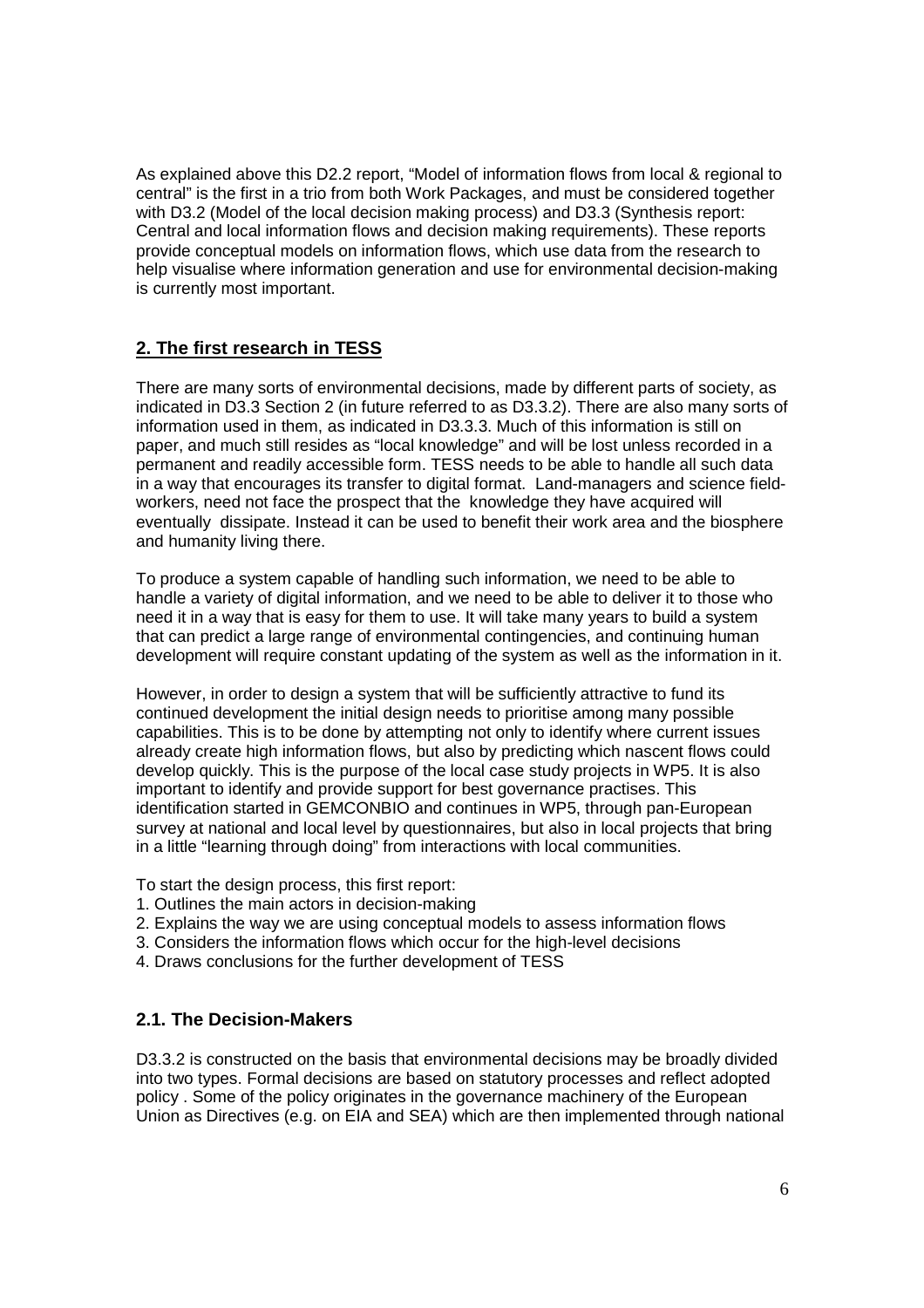legislation which transposes their provisions into national law.. Other policy originates nationally in addition to those Directives, in some cases through adoption of wider international conventions such as the CBD and in some cases through Land Use Planning legislation that is not specifically regulated at EU level. The latter policy in particular may be varied in its implementation through special rules made at various levels of government.

The initiative for a land-use strategy or strategic planning framework requiring SEA will normally come from national or regional government and will involve consultation with those living in area, inviting participation from individuals, businesses, civic groups, groups with specific interests and other non-government organisations (NGOS), as well as government agencies with relevant responsibilities. Similar consultations will arise for impact assessment of specific projects and other land-use planning decisions (EIA, LUP), which in these cases will have been initiated by a person or group intending to carry out a particular development project. These formal, statutory decisions are subject to a variety of governance processes and involve many parties who need environmental information on the right scale and in accessible form, making scientists and information suppliers, including the interested public, a part of the process.

Users of land and species for other purposes may be regulated, or subject to funding conditions, more directly as a result of governmental policy, for example through regulations under the Water Framework Directive or subsidies provided by Common Agricultural Policy (CAP). However, the decisions about what to grow in field or forests, how to manage that growth, or what species to encourage (and harvest) or discourage, are based on many other factors including topography, weather, markets and cultural interests, as well as characteristics of the cultivated, domesticated or wild species concerned. A wide variety of information is needed for these informal decisions, which is obtained in different ways by different stakeholder groups as shown in report D3.3.3.

There is accordingly a plethora of people involved in making decisions that affect the environment, including policy-makers, those designing strategy and approving projects based on that policy, and those making less formal decisions informed by policy but also many other factors. To whom is it most important for TESS to supply information, and how should this be supplied, in order to guide those decisions?

# **2.2. The Analytic Approach**

How can TESS decide where it is most important to supply information? A major consideration must be the impact of the decisions, in terms of effect, area involved and frequency. That should involve not just decisions to prevent detrimental actions, but also aiding decisions to encourage beneficial action such as restoration work. Another consideration for the viability of a system that encourages people to transact information, is where do governments, organisations and individuals have most need for information, and what are the economic factors that are likely to support its delivery. Such economic considerations involve both public and private funding, because governments need information for policy and strategy just as individuals do for livelihoods.

Thus, information is needed on decision impacts and on information flows. A start on assessing decision impacts has been made in D3.3.3, but needs to continue through an EU-wide survey and local case studies in WP5. It is chiefly the study of information flows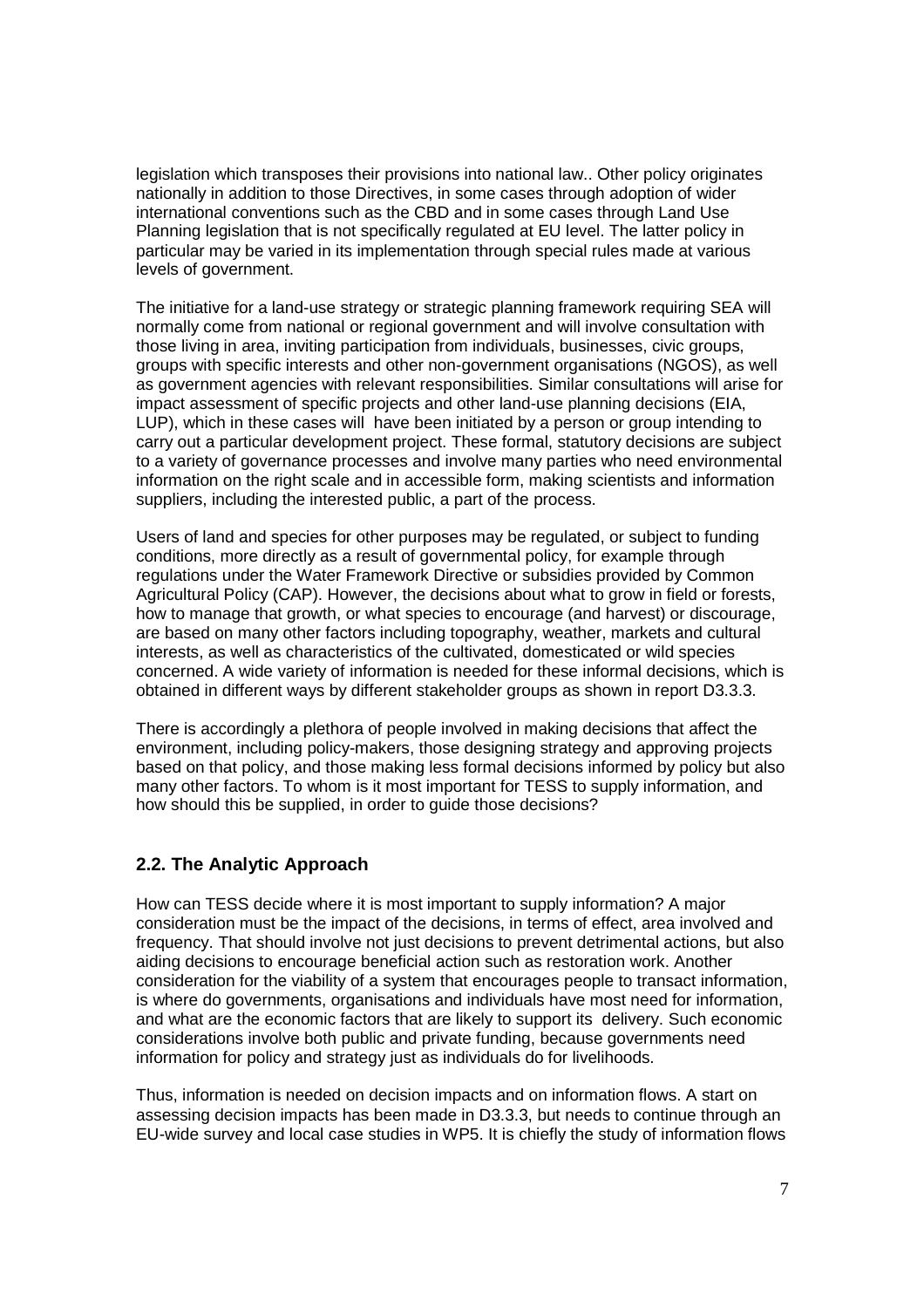that we address here, for policy and statutory decisions at higher levels in the D2.2 report and for local and especially informal decisions in D3.2. There is a need also to consider the impact of information flows, which may be greatest where demand and supply are most poorly aligned (to be indicated by comparing demand found in D3.3 with supply being recorded in WP4), and where information generation will have the greatest benefit for policy making.

A variety of information flows, analysis approaches and decision processes used for environmental assessment and sustainability assessment for biodiversity were identified by enquiry on government practices nationally (WP2) and by structured interviews in local case-study sites (WP3), across a range of 9 countries (Estonia, Greece, Hungary, Poland, Portugal, Romania, Slovenia, Turkey and the United Kingdom), where approaches were likely to differ. Standardised questionnaires provided comparability in both cases, between levels of government and across stakeholder groups at local level. The standardised data are used in this D2.2 report, and in the linked D3.2 report from Work Package 3 to provide diagrams that illustrate the main patterns of information flow. Details of data collection are given in the Synthesis Report D3.3 and not repeated here. Likewise, details of governance (e.g. consultation processes) and type and quality of information are to the found in that much more extensive report.

The strength of flows is illustrated by the width of arrows, which represent the proportion of records for that type of flow across the nine countries. Of particular interest in the D2.2 analysis is the variation in widths shown across countries at different levels of government. This is important for planning collection of data later in the project. A thick arrow now only indicates where there is little variation to analyse when seeking to identify best practice in WP5, but also where information delivery from local level may be useful for informing policy and other formal decision making.

# **2.3. The Information Flow Models**

The most fundamental flows of information are directions for framing regulations. Data from Figures D3.3.2.1 and D3.3.2.7 are combined to show this in Figure 1. EIA, SEA and CAP legislation is proposed by the European Commission and adopted by the Council of Ministers and the Parliament, whereas Biodiversity Action Plans are a soft law requirement of the CBD and Land Use Planning laws are framed mostly at national level.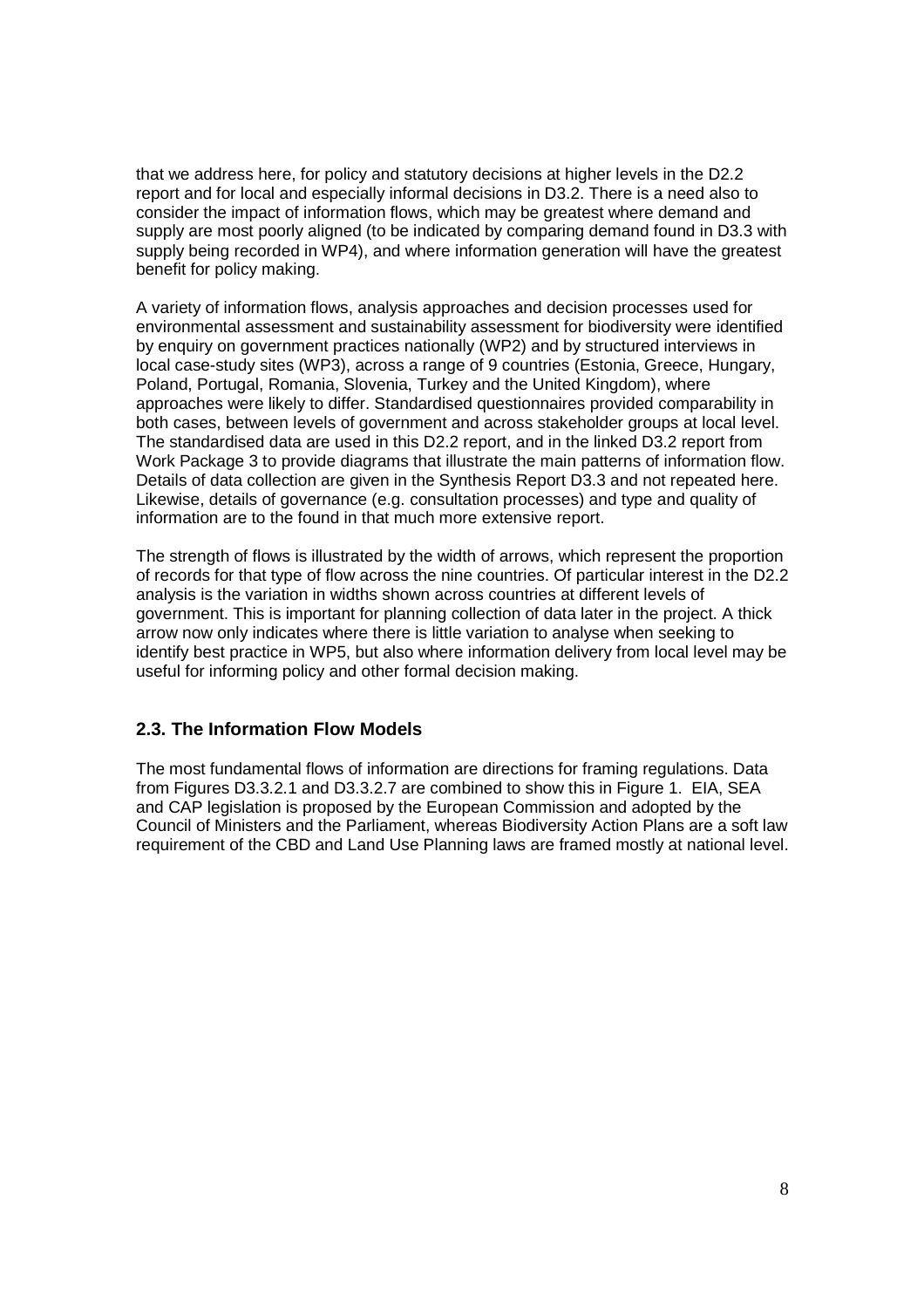| International treaty                                                            |                        |                        | <b>CBD</b>             |                        |                        |
|---------------------------------------------------------------------------------|------------------------|------------------------|------------------------|------------------------|------------------------|
| <b>EU</b><br><b>Council of Ministers</b>                                        | <b>DG Environment</b>  |                        |                        | DG Agriculture         | <b>DG Regions</b>      |
| <b>Laws framed</b>                                                              | EIA                    | <b>SEA</b>             | <b>BAP</b>             | CAP                    | LUP                    |
| <b>National or</b><br>Statutory<br>devolved<br>Consultees<br>VП<br>sub-national | Government<br>Ministry | Government<br>Ministry | Government<br>Ministry | Government<br>Ministry | Government<br>Ministry |
| Regional                                                                        | Regions                | Regions                | Regions                | Regions                | Regions                |
| Local: Tier 2 - LAU1                                                            |                        |                        |                        |                        |                        |
|                                                                                 | "District"             | "District"             | "District"             | "District"             | "District"             |
| Local: Tier 1 - LAU2                                                            | "Municipality"         | "Municipality"         | "Municipality"         | "Municipality"         | "Municipality"         |

Figure 1. Except for Land Use Planning, instructions for framing environmental laws and procedures now come primarily from international level.

The low level of variation in these procedures gives little scope for analysis of best practice, but indicates that informing European Union policymakers about the effects of their policies on EIA, SEA and CAP at a local level is very important. Likewise, informing national governments about impacts of Land Use Planning is very important, partly due to their ability to make regulations on matters that are not subject to EU legislation and partly because they are able through the Council of Ministers to influence EU policy.

Figure 2, which combines Figures D3.3.2.2 and D3.3.2.3 from D3.3 to show where approvals are given for EIA, SEA, CAP and LUP, immediately indicates much more variation in the implementation of the instructions within each state.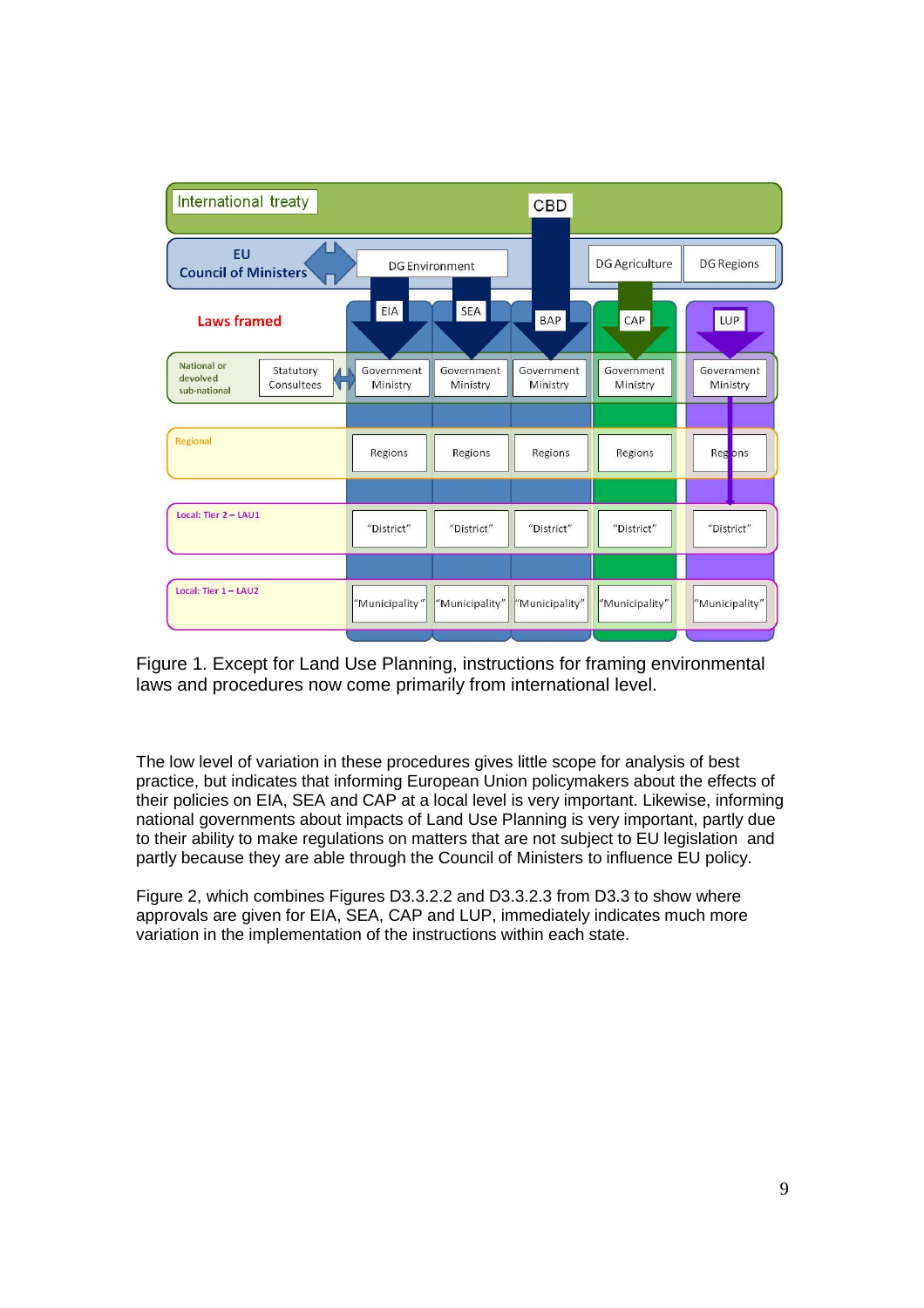

Figure 2. The variation between states in the lowest level at which approval is given for EIA, SEA, LUP and CAP subsidies. Data are available for 9 countries on the first three aspects but for only 8 on CAP which does not apply in Turkey.

The format of Figure 1 is used to combine all the information in Figure 2, and also on BAP processes from Figure D3.3.2.7, to display information flows in Figure 3. These information flows reporting on completion of statutory decisions are in themselves relatively uninteresting for TESS. However, they indicate where the reporting process originates, and hence where the decisions are made. In the countries surveyed, this was entirely at local levels for LUP, substantially at local levels for EIA, but only at regional level and above for SEA, and predominantly at national level for CAP and BAP processes.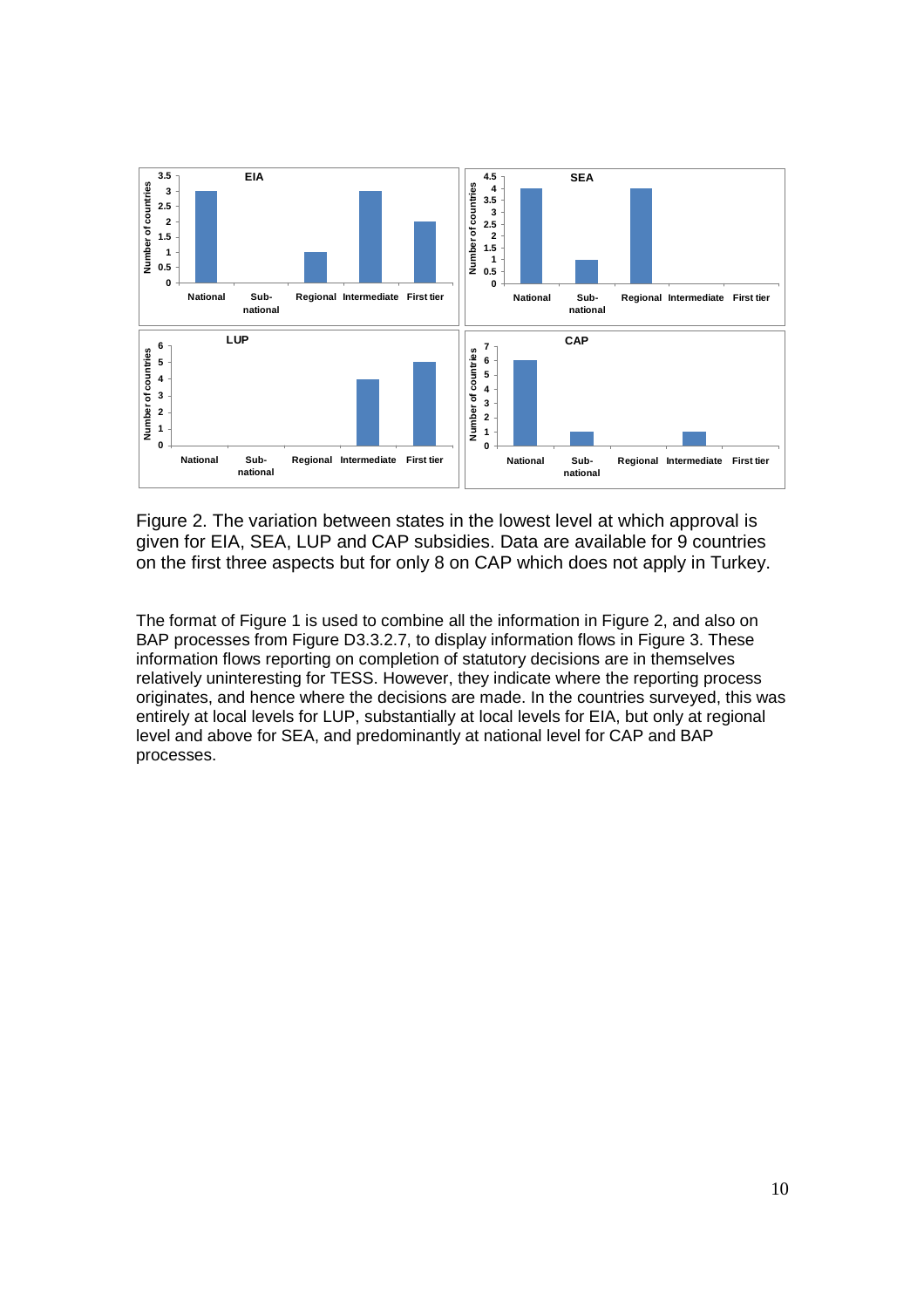| International treaty                                                      |                        |                        | <b>CBD</b>             |                        |                        |
|---------------------------------------------------------------------------|------------------------|------------------------|------------------------|------------------------|------------------------|
| <b>EU</b><br><b>Council of Ministers</b>                                  |                        | <b>DG Environment</b>  |                        | <b>DG Agriculture</b>  | <b>DG Regions</b>      |
| <b>Approvals</b>                                                          | EIA                    | <b>SEA</b>             | <b>BAP</b>             | CAP                    | LUP                    |
| <b>National or</b><br>Statutory<br>devolved<br>Consultees<br>sub-national | Government<br>Ministry | Government<br>Ministry | Government<br>Ministry | Government<br>Ministry | Government<br>Ministry |
|                                                                           |                        |                        |                        |                        |                        |
| Regional                                                                  | Regions                | Regions                | Regions                | Reg ons                | Regions                |
|                                                                           |                        |                        |                        |                        |                        |
| Local: Tier 2 - LAU1                                                      | "District"             | "District"             | "District"             | "District"             | "District"             |
|                                                                           |                        |                        |                        |                        |                        |
| Local: Tier 1 - LAU2                                                      | "Municipality"         | "Municipality"         | "Municipality"         | "Municipality"         | "Municipality"         |
|                                                                           |                        |                        |                        |                        |                        |

Figure 3. The reporting on EIA, SEA, BAP, CAP and LUP, to higher authorities.

The levels at which decisions are made is indicated better by the levels where consultation occurs, shown in Figure 4.



Figure 4. Levels at which consultation occurred for EIA, SEA, LUP, CAP & BAP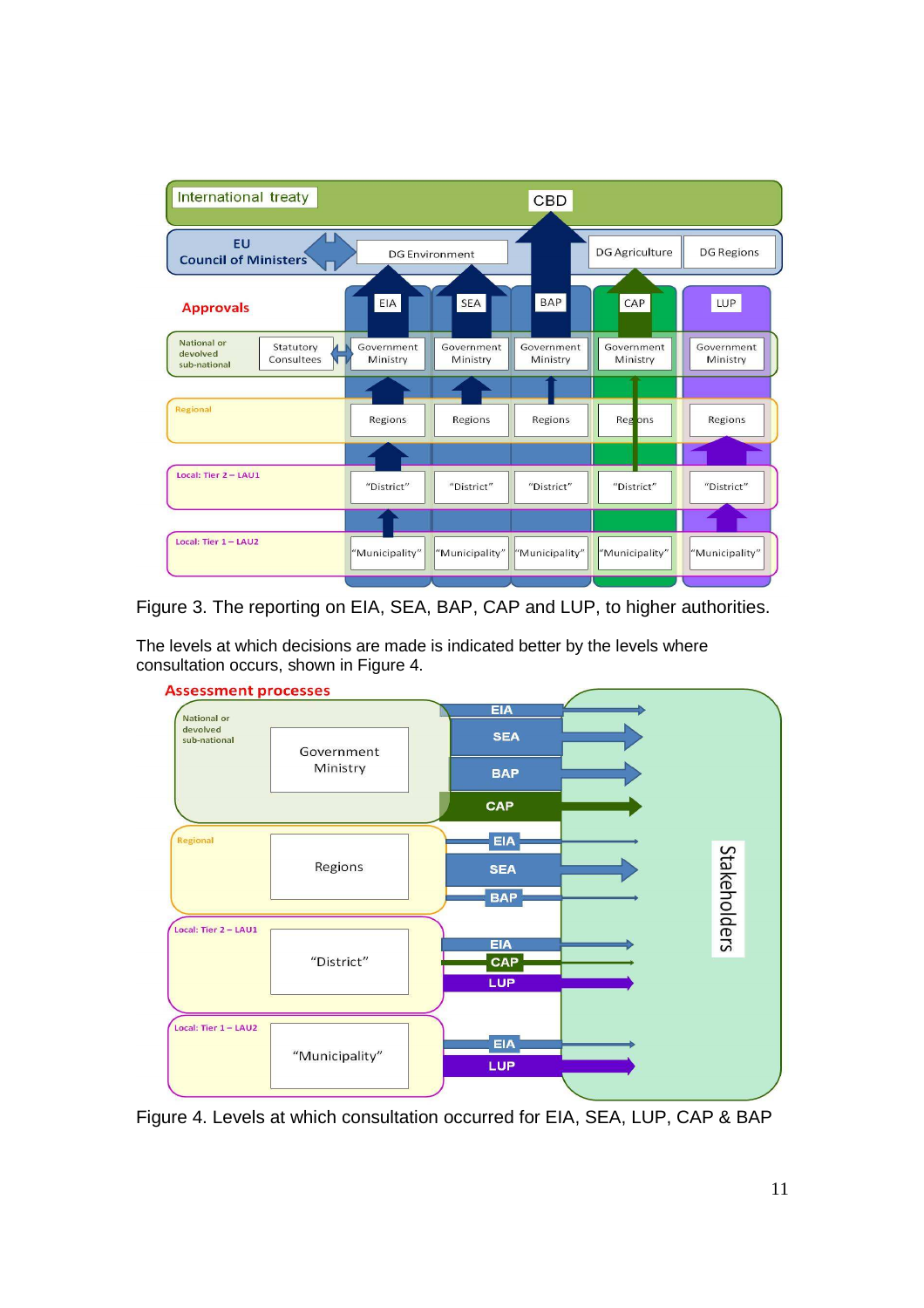It is important to understand that, in terms of information sourcing for all local management decisions, as opposed to the consultation for statutory decisions (Figure 4), the information flows between stakeholders and government are more complex. These flows, together with other information sources used by stakeholders (as reviewed in D3.2 and D3.3) are shown in Figure 5.



Figure 5. The information sources used by stakeholders when assisting government with statutory decisions and when making informal decisions within an envelope of government regulations.

Figure 5 shows that regulatory information affects stakeholders from central government (e.g. on nationally designated species and habitats), from local government (e.g. on EIA and LUP requirements) and from government agencies; agencies are also part of the processing of information between all levels of government. However, the stakeholders also obtain information on species, habitats, abiotic environmental factors (including fire, flood and weather hazards) and socio-economic factors from these sources, and potentially also from NGOs, researchers, the internet and a variety of advisors. In the context of scope for information transaction, the stakeholders also generate their own information, from keeping records as a form of local knowledge and in some cases by conducting systematic monitoring guided by scientists. In the linked report D3.2 "Model of the local decision making process", the width of information arrows will be varied, as in Figures 1, 3 and 4 here, to reflect the number of countries for which each type of information flow was recorded.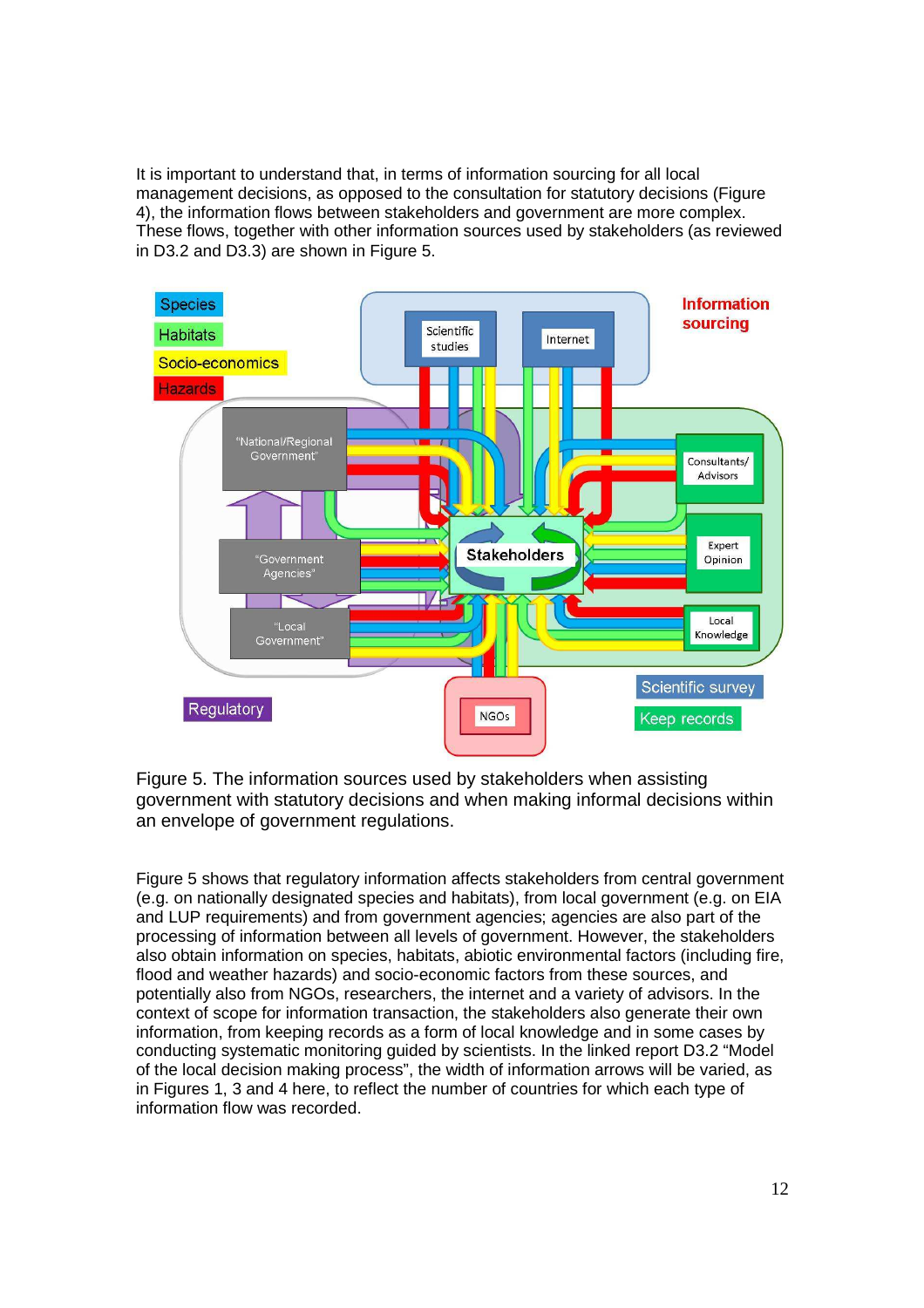# **3. Conclusions from modelling information flows for central policy**

A conclusion from Figures 1 and 3 is that much of the policy designed to ensure that the environmental impacts of formal decision-making (EIA, SEA, CAP, BAP) are assessed and acted upon is now adopted in the form of international rules and transposed into domestic legislation at national level. Thus it is policy makers at European level who have most need of information on the effectiveness of these various instruments. This underlines the importance of integration of data at European level, which is being promoted through the EIONET run by European Environment Agency (EEA) and plans to create a Single Environment Information Space (SEIS). It is EEA that will provide such information to decision makers at the European Union level and to ministries at national level, using data that are collected and maintained at national level.

However, predictive modelling for the environment requires spatially specific data, which can only be gathered at a sufficiently small scale at local level. Although remote sensing is increasingly able to supply some of this, it will be many decades before it can provide adequate data for all locations, at least in biodiversity contexts: neither satellites nor DNA sensing techniques can map flora and fauna distributions widely at the flower and insect scale. For economies of scale and as a single gateway for European level, it makes sense to integrate locally-collected environmental data at national level. Indeed, of 27 broad-based databases cited in D3.3.2, there were 21 at national level. The UK was one of the first to have a National Biodiversity Network (NBN) and a Multi Agency Geographic Information Consortium (MAGIC) for environmental data. However, this information is not a flow to central government, which (as depicted in Figure 3) is mainly responsible for reporting completion of statutory processes to higher levels.

The focus for LUP decisions and most projects requiring EIA is at local level, which is also where the informal decisions made by stakeholders are much more numerous than statutory decisions (see D3.3.3), although individually perhaps of less impact. This was the reason why a precursor to this survey, by Centre for Ecology and Hydrology in 2002- 3 to examine the potential use of environmental models, concluded that the main points for delivery of environmental information needed to be at national level and locally, to help local communities and individual stakeholders manage land and species.

What seems to be changing rapidly is for much policy-making to move to European level, albeit with data integrated at national level. However, the data from local level for integration nationally is only just starting to be organised for EEA through EIONET, although remote sensing is further forward. In both cases the main player centrally is EEA, in partnership with national governments, so these should be high-level anchors for TESS. For local level, TESS needs to service the government levels that interact most with local individual stakeholders and their representative groups, which will often be at the lowest hierarchical level of local government (LAU2 in the Eurostat classification (NUTS 2009) but sometimes (especially where there is no effective LAU2 level or the lowest level authorities have few powers or responsibilities) at LAU1.

Information is of course used at other levels, notably for SEA processes relating to land use, which often inform LUP at regional level within countries, and for BAPs. CAP too may increasingly involve SEA at national and regional level. However, these planning processes at intermediate levels involve personnel capable of tapping and interpreting relatively raw data if integrated nationally. The challenge is (i) to deliver complex information in a simple way that motivates monitoring by communities and individuals,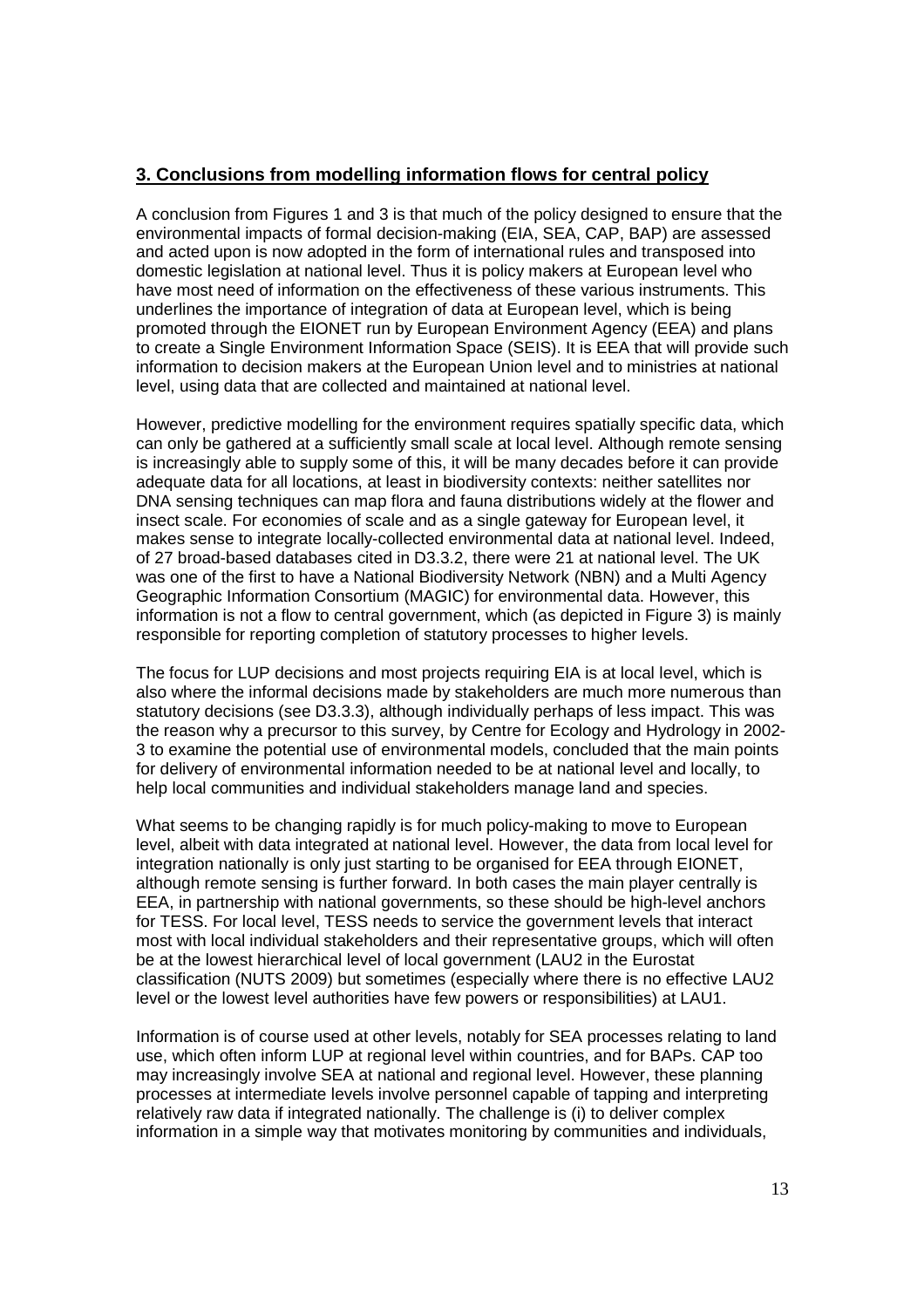and (ii) to integrate data from the monitoring for high level. These are the two priorities for the development of TESS, although tapping information at all levels of government between central and local levels will be encouraged.

#### **4. References**

Adams, W.M., 2004. Against Extinction: the story of conservation. Earthscan, London

Bagader, A.A., El-Sabbagh, A.T.el-C. Al-Glayand, M. as-S. & Samarrai, M.Y.I-D.1994. Environmental protection in Islam. IUCN, Gland, Switzerland & Cambridge.

Benayas, J.M.R., Newton, A.C., Diaz, A. & Bullock, J.M. 2009. Enhancement of Biodiversity and Ecosystem Services by Ecological Restoration: A Meta-Analysis. Science 325:1121-1123.

Berkes, F. 2007. Community-based conservation in a globalized world. Proceedings of the National Academy of Sciences 104: 15188-15193.

Boatman, N.D. & Sotherton, N.W. 1988 Agronomic consequences and costs of managing field margins for game and wildlife conservation. Annals of Applied Biology 17: 47-56.

Dimas, Stravros 2009. Speech to European Biodiversity Action Plan Conference in the European Parliament.

http://europa.eu/rapid/pressReleasesAction.do?reference=SPEECH/09/54

NUTS 2009: Eurostat website:

http://epp.eurostat.ec.europa.eu/portal/page/portal/region\_cities/regional\_statistics/nuts\_ classification

Ericsson, G. & Heberlein T.A. 2002. Jägare talat naturens språk (Hunters speak nature's language): A comparison of outdoor activities and attitudes towards wildlife among Swedish hunters and general public. Zeitschrift für Jadgwissenschaft 48:301-8.

Holling, C.S. 1978. Adaptive Environment Assessment and Management. Wiley, London.

Gadgil, M. and Guha, R. (1992), This Fissured Land: An Ecological History of India. Delhi: Oxford University Press.

Goss-Custard, J.D. & Sutherland, W.J., 1997. Individual behaviour, populations and conservation. In: J.R. Krebs and N.B. Davies (Editors), Behavioural Ecology: An Evolutionary Approach. Blackwell Science, Oxford, pp. 373-395.

Karacsonyi, Z. Simoncini, R., Kenward, R. and Arampatzis, S. 2008. Chapter 6. Main Results - Conclusions from GEMCONBIO. Pp. 140-160 in Manos & Papathanasiou (2008).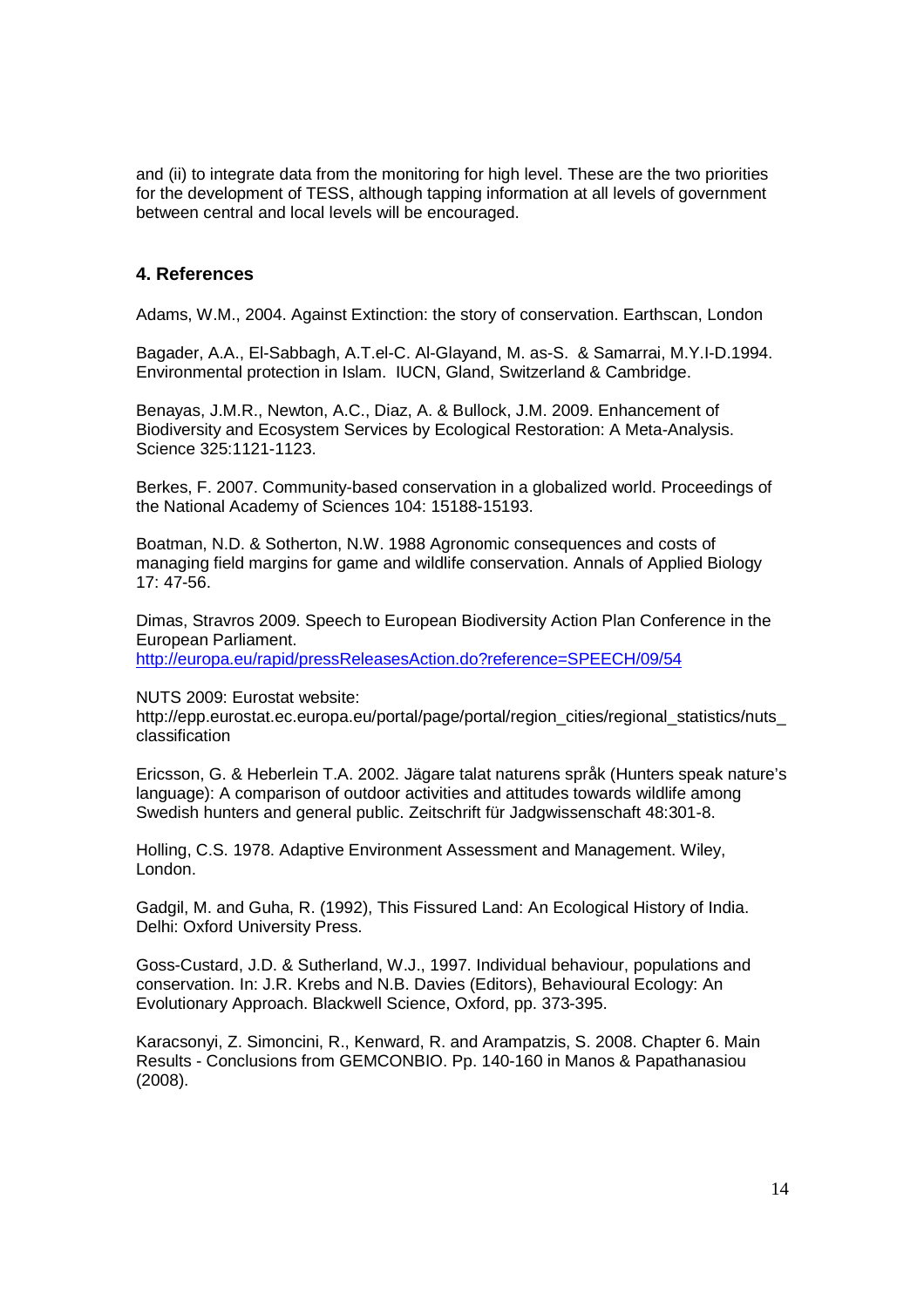Kenward, R. Manos, B., Arampatzis, S. & Papathanasiou, J. 2009. A transactional environmental support system for Europe. Pp. \*\*-\*\* in Hřebíček, J., Hradec, J., Pelikán, E., Mírovský, O., Pilmmann, W., Holoubek, I. & Legat, R. (eds.) Towards eEnvironment (Challenges of SEIS and SISE: Integrating Environmental Knowledge in Europe). European conference of the Czech Presidency of the Council of the EU.

Kenward, R. & Sharp, R. 2008. Use Nationally of Wildlife Resources across Europe (UNWIRE). Pp. 82-86 in Manos & Papathanasiou (2008).

Kenward, R., Sharp, R., Manos, B., Arampatzis, S., Brainerd, S., Lecocq, Y., Wollscheid, K. & Reimoser F. 2009. Conservation from use of biodiversity and ecosystem services. Pp. 68-83 in Proceedings of the XXIX International Union of Game Biologists Congress, Moscow, Russia.

Manos, B. & Papathanasiou, J. 2008. GEMCONBIO: Governance and Ecosystem Management for Conservation of Biodiversity. Aristotle University of Thessaloniki, Greece.

Martinéz, J., Viñuela, J. & Villafuerte, R. 2002. Socio-economic aspects of gamebird hunting, hunting bags, and assessment of the status of gamebird populations in REGHAB countries. Part 1. Socio-economic and cultural aspects of gamebird hunting. Workpackage 1 in Viñuela, J. (ed) Reconciling Gamebird Hunting and Biodiversity (REGHAB) EKV-2000-00637 (http://www.uclm.es/irec/Reghab/inicio.html).

Millennium Ecosystem Assessment, 2005. Ecosystems and Human Well-being: Synthesis. Island Press, Washington, DC.

Newton, I. 2004. The recent declines of farmland bird populations in Britain: an appraisal of causal factors and conservation actions. Ibis 146: 579-600.

Ostrom,E., Burger, J., Field, C.B., Norgaard, R. & Policansky, D. 1999. Revisiting the commons: local lessons, global challenges. Science 284:278-282.

Pain, D.J. & Pienkowski, M.W. 1997. Farming and birds in Europe. Academic Press, London.

Peyton, R.B., Vorro, J., Grise, L., Tobin, R. & Eberhardt, R. 1995. A profile of falconers in the United States: falconry practises, attitudes and conservation behaviours. Transactions of the 60th North American Wildlife and Natural Resources Conference, pp. 181-192.

Pimm, S.L., Ayres, M., Balmford, A., Branch, G., Brandon, K., Brooks, T. Bustamante, R., Costanza, R., Cowling, R., Curran, L.M., Dobson, A., Farber, S., da Fonseca, G.A.B., Gascon, C., Kitching, R., McNeely, J., Lovejoy, T., Mittermeier, R.A., Myers, N., Patz, J.A., Raffle, B., Rapport, D., Raven, P., Roberts, C., Rodríguez, J.P., Rylands, A.B., Tucker, C., Safina, C., Samper, C., Stiassny, M.L.J., Supriatna, J., Wall, D.H.& D.Wilcove. 2001. Can we defy nature's end? Science 293: 2207-8.

Pretty, J.N. 2002. People, livelihoods and collective action in biodiversity management. In O'Riordan, T. & Stoll-Kleeman, S. (eds), Biodiversity, sustainability and human